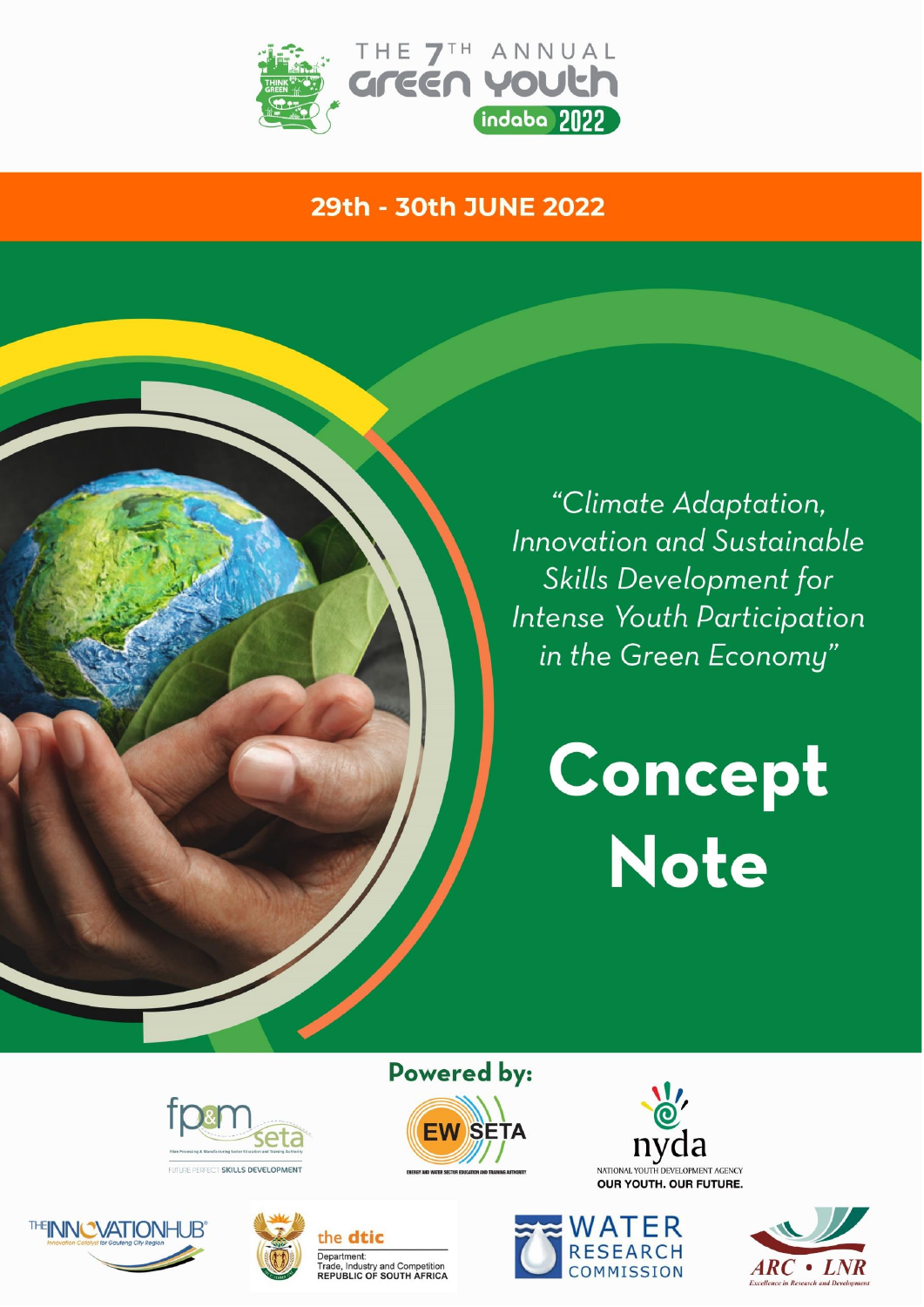# **CONFERENCE CONCEPT NOTE**

The Green Youth Network in partnership the Department of Trade and Industry is set to host its  $7<sup>th</sup>$ Green Youth Indaba. The Green Youth Network is responsible for the advancement of youth interest – and the development of sustainable skills – in the green economy. It also seeks to promote comprehensive education on issues relating to environmental conservation in South Africa. The Green Youth Network is a national network of action-oriented youth in South Africa who are concerned about environmental issues and determined to make a positive change.

The 2022 theme for the upcoming Green Youth Indaba **is "***Climate Adaptation, Innovation and Sustainable Skills Development for Intense Youth Participation in the Green Economy".* Climate change influences key natural and human living conditions and is subsequently the basis for social and economic development. The Green Youth Indaba will look into innovative careers and entrepreneurship prospects that are available in South Africa to enhance our current skills shortage. Through the Indaba, we will also explore innovative solutions in protecting our environment, while bringing green economy skills, jobs, and careers to the forefront of climate change adaptation.

This high impact two-day interactive Indaba is a must-attend for environmental activists, agriculture students, green innovators as well as anyone who is interested in this exciting field. It will offer access to the best local and international minds and thought leadership through its industry-focused content. This is the only event of its kind to deliver youth-focused industry intelligence in a compact two-day format, combined with categorized and sector presentations on the latest Environmental advancements specifically focused to all that affects the youth.

This is the only event of its kind to deliver youth-focused industry intelligence in a compact two-day format, combined with categorized and sector presentations on the latest Environmental advancements specifically focused on all that affects the youth within the green economy.

The Green Youth Indaba 2022 seeks to go beyond exploring opportunities for youth within the green economy, as well as effectively explore and unpack necessary strategies that can create easy access to support and fund green innovations and green careers. The Indaba will empower youth with the information and skills transfer needed to eradicate youth unemployment and poverty by tapping into green economy jobs and business opportunities.

# **GREEN YOUTH INDABA 2022 KEY PILLARS OF DISCUSSION**

- Climate Change Adaptation and Mitigation
- Capacity building for a greener future
- Youth agriculture and food security
- Waste management, recycling
- Skills development: Necessary aid and skills needed to tap into the green economy
- Water conservation, wetlands management
- Institutional framework for sustainable development
- Sustainable Tourism and Development
- Energy efficiency and Renewable energy
- Innovation and technology transfer
- Sustainable Agriculture